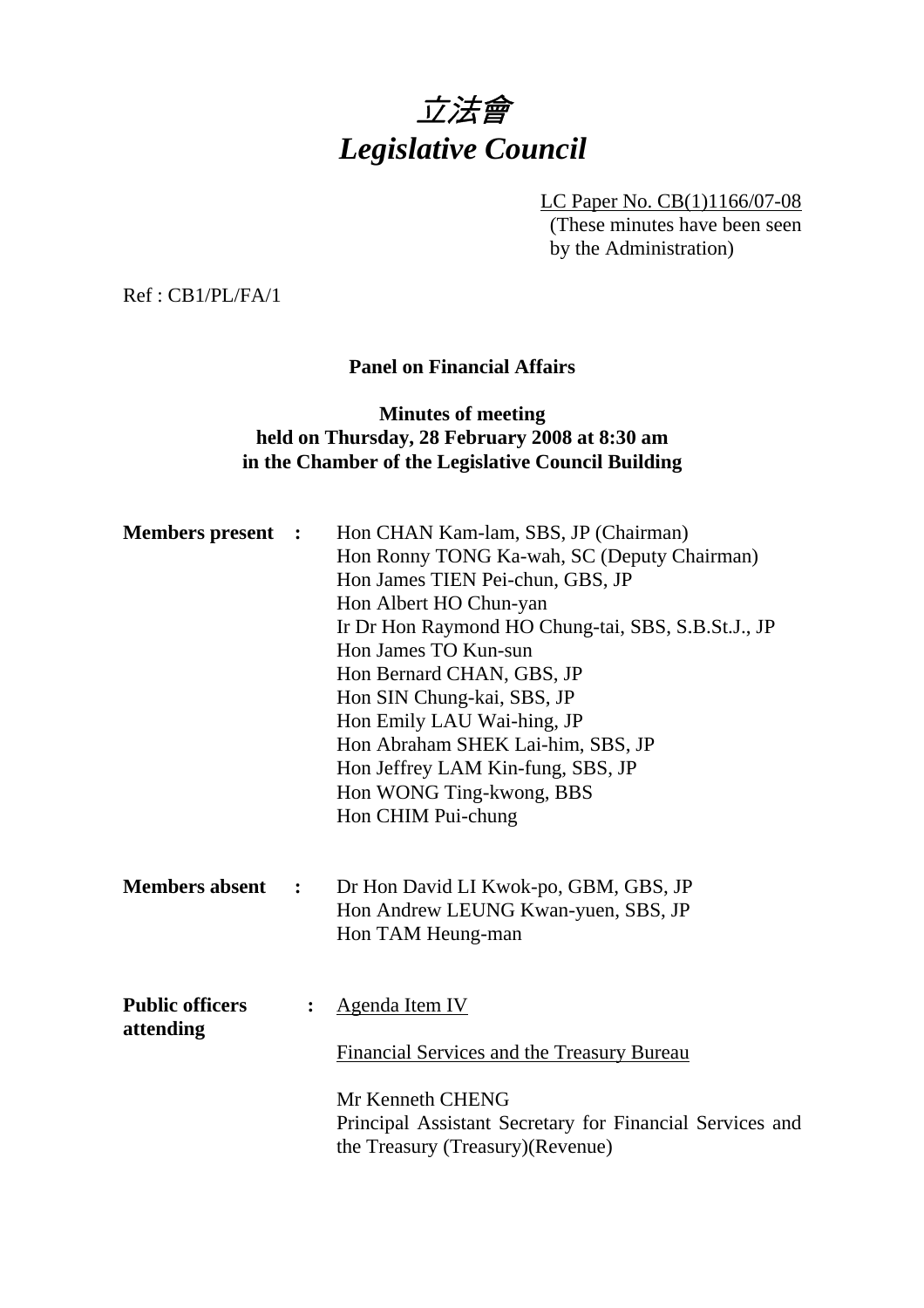|                                                      | Ms Cordelia LAM<br>Assistant Secretary for Financial Services and the<br>Treasury (Treasury) (Revenue) 2 |
|------------------------------------------------------|----------------------------------------------------------------------------------------------------------|
|                                                      | <b>Transport Department</b>                                                                              |
|                                                      | Mrs Margaret CHAN<br>Principal Executive Officer / VALID & Licensing                                     |
|                                                      | Ms Clara TAM<br>Senior Executive Officer / Vehicle Registration Marks                                    |
|                                                      | <b>Agenda Item V</b>                                                                                     |
|                                                      | Financial Services and the Treasury Bureau                                                               |
|                                                      | Mr CHENG Yan-chee<br>Deputy Secretary for Financial Services and the Treasury<br>(Financial Services)    |
| <b>Attendance by</b><br>$\ddot{\cdot}$<br>invitation | <b>Securities and Futures Commission</b>                                                                 |
|                                                      | Mr Martin WHEATLEY<br><b>Chief Executive Officer</b>                                                     |
| <b>Clerk in attendance:</b>                          | Miss Polly YEUNG<br>Chief Council Secretary (1)5                                                         |
| <b>Staff in attendance:</b>                          | Mr Jimmy MA<br>Legal Adviser                                                                             |
|                                                      | Ms Pauline NG<br><b>Assistant Secretary General 1</b>                                                    |
|                                                      | Ms Annette LAM<br>Senior Council Secretary (1)3                                                          |
|                                                      | Ms Rosalind MA<br>Senior Council Secretary (1)8                                                          |
|                                                      | Ms Sharon CHAN<br>Legislative Assistant (1)8                                                             |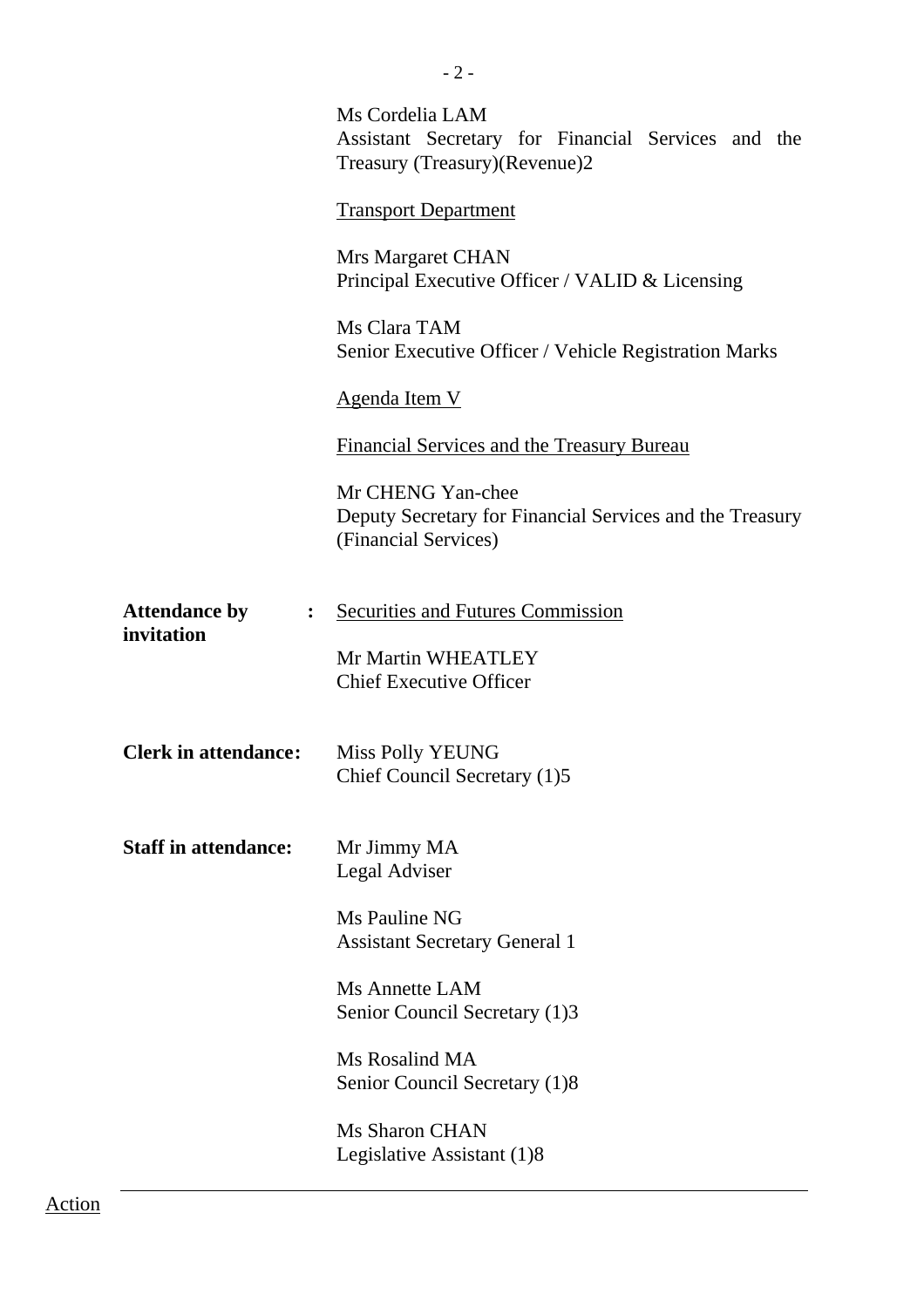## **I. Matters arising from the last meeting**

- $(LC$  Paper No.  $CB(1)822/07-08(01)$  Letter dated 1 February 2008 from Hon Ronny TONG to the Panel Chairman (attaching the extract of House Rule 24A)
- LC Paper No.  $CB(1)822/07-08(02)$  -Reply dated 14 February 2008 from the Panel Chairman to Hon Ronny TONG (attaching the motion moved by Hon WONG Ting-kwong on "The 70% mortgage cap on residential property" at the 29 January 2008 meeting and the draft verbatim record of proceedings of the meeting relevant to the handling of the motion))

 The Chairman informed members that Mr Ronny TONG had written to him earlier on to seek clarification on his handling of the proposed motion on "The 70% mortgage cap on residential property" at the meeting held on 29 January 2008. He had replied to Mr TONG, providing the draft verbatim record of proceedings of the meeting relating to the handling of the proposed motion and an explanation of the relevant House Rules (HR). The Chairman said that he had dealt with the proposed motion in accordance with HR 24A (a) and (e). Subsequent to the receipt of Mr TONG's query, he had confirmed with the Legal Adviser (LA) on the propriety of his application of the relevant provisions under HR 24A, having regard to what had transpired at the meeting on 29 January 2008 relating to the handling of the proposed motion.

2. Mr Ronny TONG stated that while he did not agree with the content of the motion, he would not object to any member proposing a motion at the Panel meeting within the appointed meeting time in accordance with the relevant Rules of Procedures and/or HR. His query was on a point of order, and not an attempt to overturn the decision of the Panel at the meeting on 29 January 2008. Mr TONG pointed out that he had left the meeting shortly before 12:30 pm on 29 January 2008 for another commitment without knowing that a motion would be proposed. He would have stayed if he was aware that a motion would be proposed.

3. On the background leading to the formulation of HR 24A, Mr Ronny TONG said that as he recalled, HR 24A was drafted after the Committee on Rules of Procedure (CRoP) had considered the concern raised by some Members that proposing motions without prior notice towards the end of committee meetings was unfair to those Members who were unable to stay beyond the appointed ending time as they would be unable to speak and vote on the motion, in particular when the meeting overran. Mr TONG said that when the matter was deliberated at CRoP,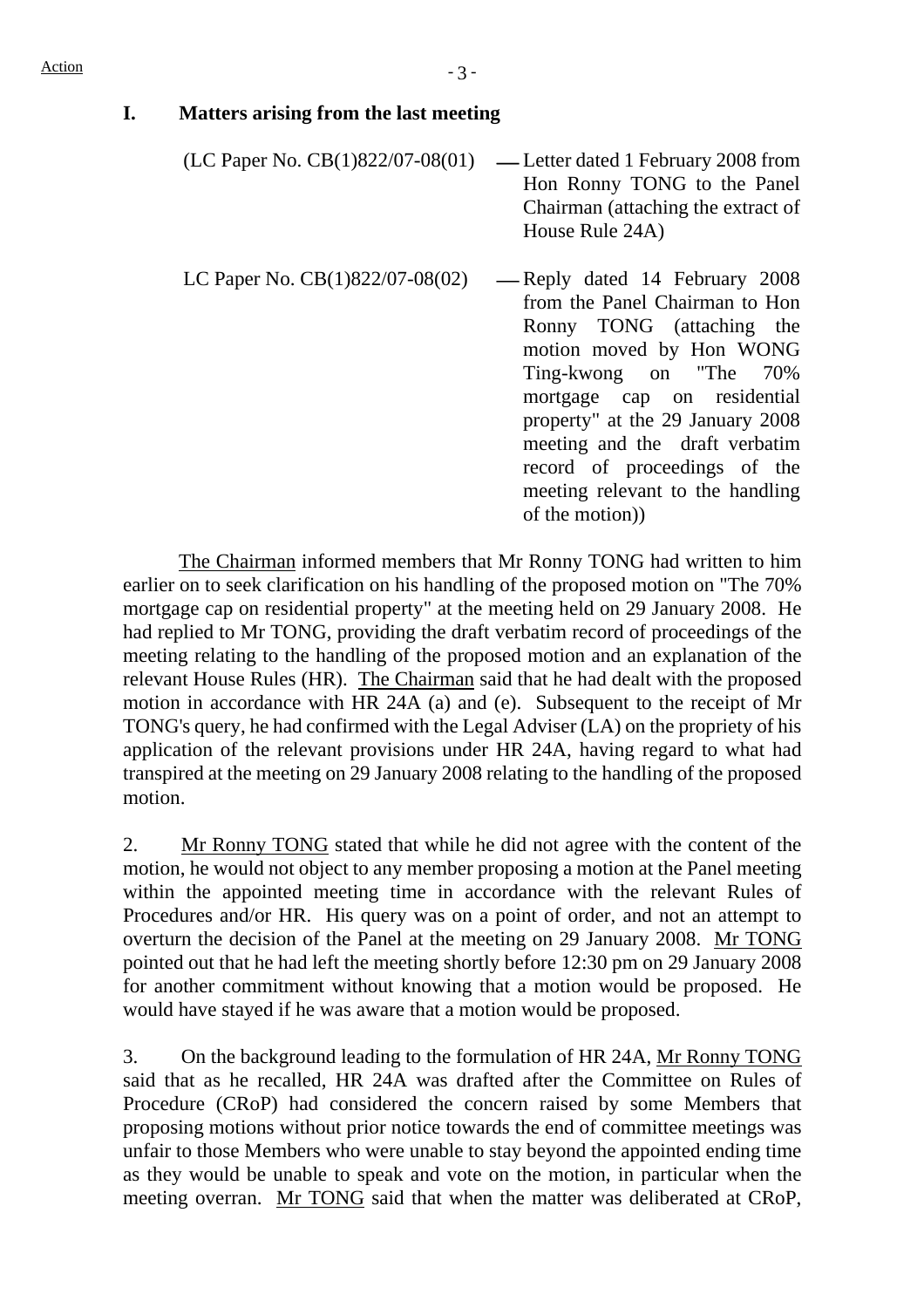members noted that while some flexibility should be allowed for committee meetings to extend beyond the original appointed ending time, members generally agreed that no motion should be proposed during the extended time of a meeting. As such, Mr TONG was of the view that the intended objective of HR 24A was to make it clear that motions should be proposed and dealt with within the original appointed time of a committee meeting. He also informed the meeting that he had written to the Chairman of CRoP proposing to discuss HR 24A at a future meeting.

4. In this connection, Mr Ronny TONG referred to the motion proposed by Mr WONG Ting-kwong at about 12:42 pm after the appointed ending time of the meeting (i.e. 12:30 pm) held on 29 January 2008, and pointed out that it was inconsistent with HR 24A(f) which provided that "no new motion shall be proposed during the period of extension decided by the committee under (b) or (c)".

5. The Chairman advised that discussion on the intended objective and merits of HR 24A should be left to CRoP while the discussion at this meeting should focus on the application of HR 24A on the handling of the proposed motion at the meeting held on 29 January 2008. He then invited LA to share his observations with members.

6. LA echoed the Chairman's view and stated that he was offering his views on the application of relevant provisions under HR 24A based on what had transpired at the meeting on 29 January 2008. LA also noted Mr Ronny TONG's reference to HR 24A(f) that no new motion should be proposed during the period of extension decided by the committee. Nevertheless, he noted that as recorded in the draft verbatim transcript of the proceedings, at about 12:42 pm, the Panel Chairman had notified members of Mr WONG Ting-kwong's proposed motion submitted in writing, and had indicated his proposal to deal with it later at the meeting when he made announcement on the extension of meeting. No objection was raised by members then. Mr WONG Ting-kwong's motion had been proposed and agreed to be dealt with during the period of extension under HR 24A(a) (i.e. at about 12:42 pm, which was within the 15 minutes beyond the appointed ending time of the meeting at 12:30 pm). LA then advised that under HR 24A(e), where a motion had been proposed and agreed to be dealt with during the original appointed meeting time or the period of extension or continuation of meeting referred to in HR 24A(a) but had not been so dealt with, the motion might be dealt with during the further period of extension beyond that stipulated under HR 24A(a). As such, the motion was dealt with at about 12:49 pm (i.e. during the period of further extension decided by the committee) in accordance with HR 24A(e). In this regard, members noted that at about 12:42 pm, the Chairman had proposed and members had agreed to extend the meeting for a further 10 minutes beyond 12:45 pm. Based on the above, LA advised that the handling of the proposed motion in question appeared to be procedurally in order as it complied with HR 24A(a) and (e).

7. Mr Ronny TONG remained concerned that as far as he could recall, the view shared by members of CRoP in respect of proposing and dealing with new motions beyond the appointed ending time of meetings was not quite the same as that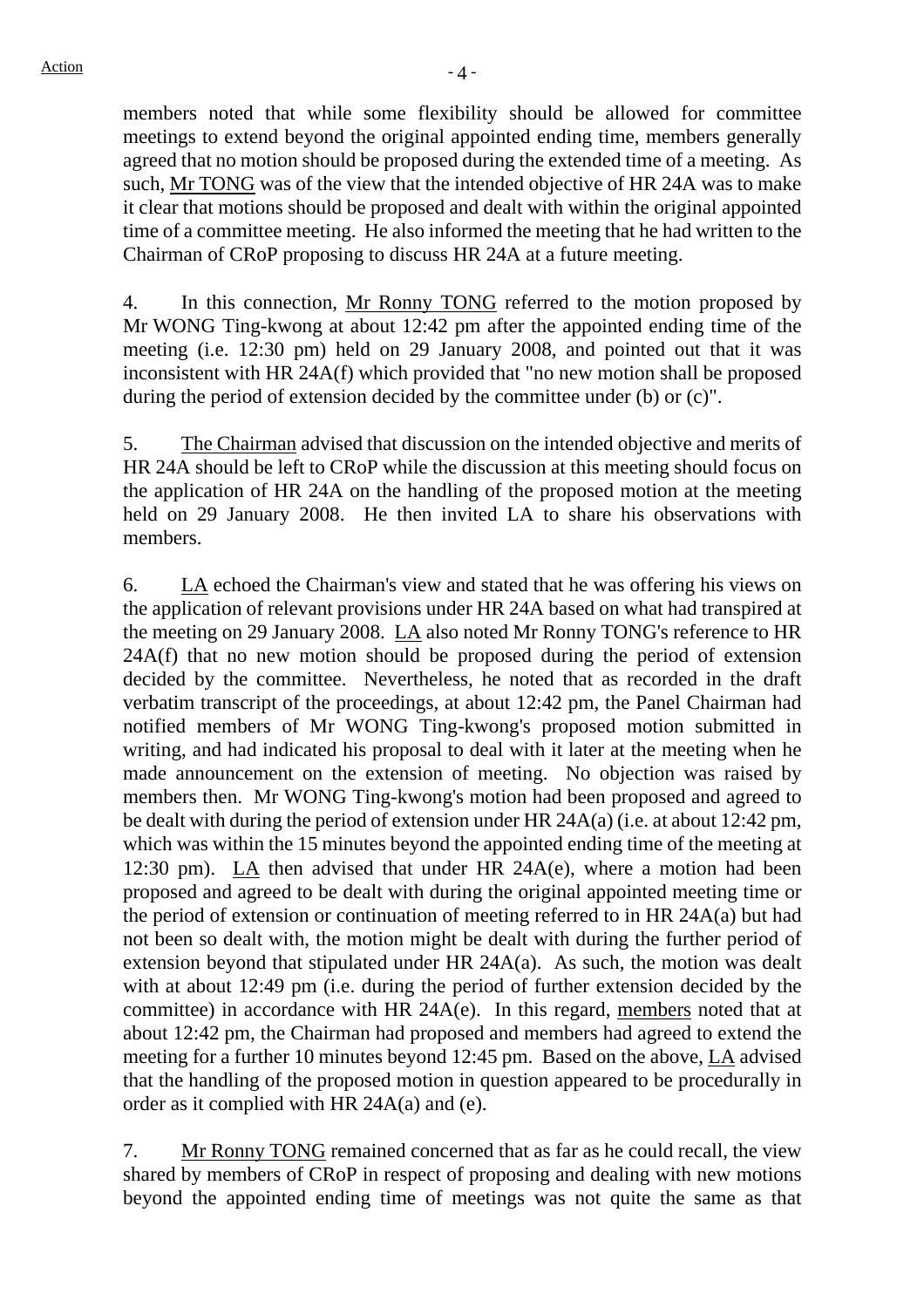reflected in the current formulation of HR 24A. He considered that the matter should be further examined by CRoP. Ms Emily LAU shared Mr TONG's view and said that HR 24A, as currently worded, was quite different from what had been agreed by members of CRoP. She considered that the Secretariat should assist by making available the background information on the discussion that had taken place at CRoP on HR 24A to facilitate further consideration by CRoP.

8. Referring to the draft verbatim record, Ms Emily LAU queried whether the Panel Chairman should have announced before the original appointed ending time his intention to extend the meeting for 15 minutes beyond 12:30 pm. In this connection, the Assistant Secretary General 1 advised that according to HR 24A(a), the chairman of a committee might, with or without making an announcement, extend a meeting, or allow a meeting to continue, for not more than 15 minutes beyond the appointed ending time. In other words, there was no requirement that the Panel Chairman had to make an announcement to extend the meeting before the original appointed ending time.

9. Mr WONG Ting-kwong recalled that he had proposed the motion in writing to the Chairman before 12:30 pm on 29 January 2008. However, as discussion was still underway, the Chairman had only proceeded to handle his motion after 12:30 pm. In this regard, the Chairman said that there would not be any material difference as the proposing and handling of the motion had taken place within the period of extension permitted under HR 24A(a).

10. Summing up, the Chairman highlighted that notwithstanding members' concern about the underlying considerations of HR 24A and CRoP's past deliberations, as the Chairman, he could only apply HR 24A on the basis of its current formulation. He agreed that members might pursue the matter at CRoP if they so wished. The Chairman also remarked that opportunity had been taken to clarify the procedural handling of the proposed motion which was in accordance with relevant requirements under HR 24A (a) and (e).

# **II. Information papers issued since the last meeting**

11. Members noted that no information papers had been issued since the last meeting.

# **III. Date of next meeting and items for discussion**

 $(LC$  Paper No.  $CB(1)822/07-08(03)$  — List of outstanding items for discussion

LC Paper No.  $CB(1)822/07-08(04)$  — List of follow-up actions)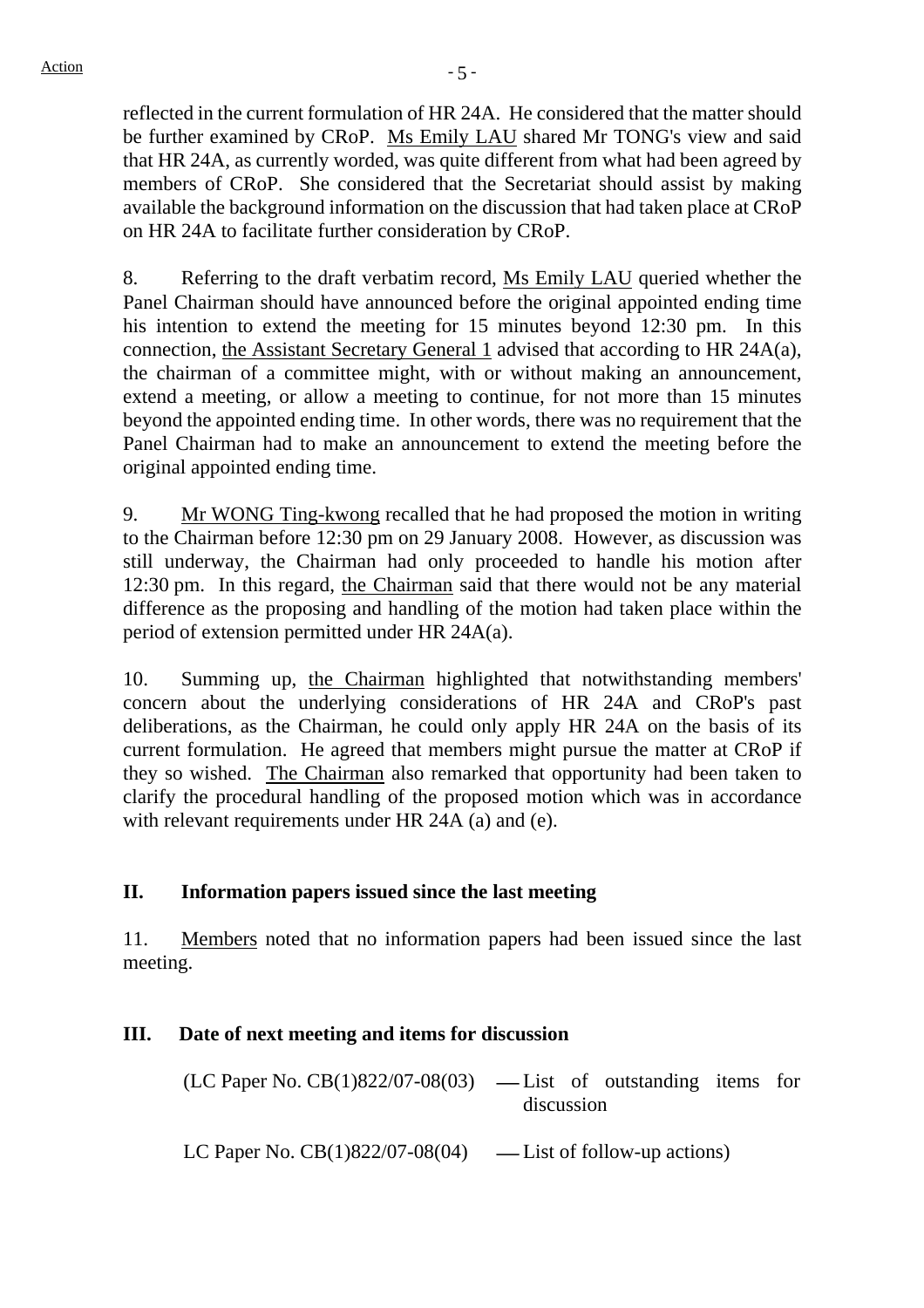#### Regular meeting in April 2008

12. Members agreed that the following items be scheduled for discussion at the next Panel meeting to be held on Tuesday, 8 April 2008:

- (a) Update on the work of the Financial Reporting Council;
- (b) Increasing employees' control over Mandatory Provident Fund investment; and
- (c) Introduction of search fees for new incorporation forms for local companies.

(*Post meeting note*: Notice of the meeting scheduled for 8 April 2008 was issued to members vide LC Paper No. CB(1)948/07-08 on 29 February 2008.)

# Briefing on the work of the Hong Kong Monetary Authority

13. The Chairman advised that according to the established arrangement, the Hong Kong Monetary Authority (HKMA) would brief the Panel on its work at the meeting to be held in May 2008. However, HKMA had just informed the Secretariat that Mr Joseph YAM, the Chief Executive of HKMA (CE/HKMA) would not be able to attend the meeting in May 2008 as he had to attend international conferences overseas. HKMA had proposed to advance the briefing to end April 2008. In response to the Chairman, members agreed that a special meeting be held on **Monday, 28 April 2008 at 8:30 am** to receive the briefing by CE/HKMA.

The appointment and tenure of office of the Monetary Authority

14. Ms Emily LAU referred to the Panel's list of outstanding items for discussion and enquired when the subject on "The appointment and tenure of office of the Monetary Authority" (Item no. 4) would be scheduled for discussion. She pointed out that the subject had been proposed and placed on the list for some months and should be dealt with as soon as possible, preferably at the special meeting to be held on 28 April 2008. Noting that the item had not been included on the agenda of earlier meetings due to the unavailability of the Financial Secretary (FS), Ms LAU considered that if FS was unable to attend the Panel's meeting, the Administration could make arrangement for other appropriate government officials to attend the meeting instead. Mr James TIEN agreed that the Panel should follow up with the Administration on the meeting arrangement. The Chairman directed the Clerk to liaise further with FS's Office with a view to making arrangements for discussion of the subject at the special meeting on 28 April 2008.

(*Post meeting note*: Notice of the special meeting scheduled for 28 April 2008 was issued to members vide LC Paper No. CB(1)991/07-08 on 5 March 2008.)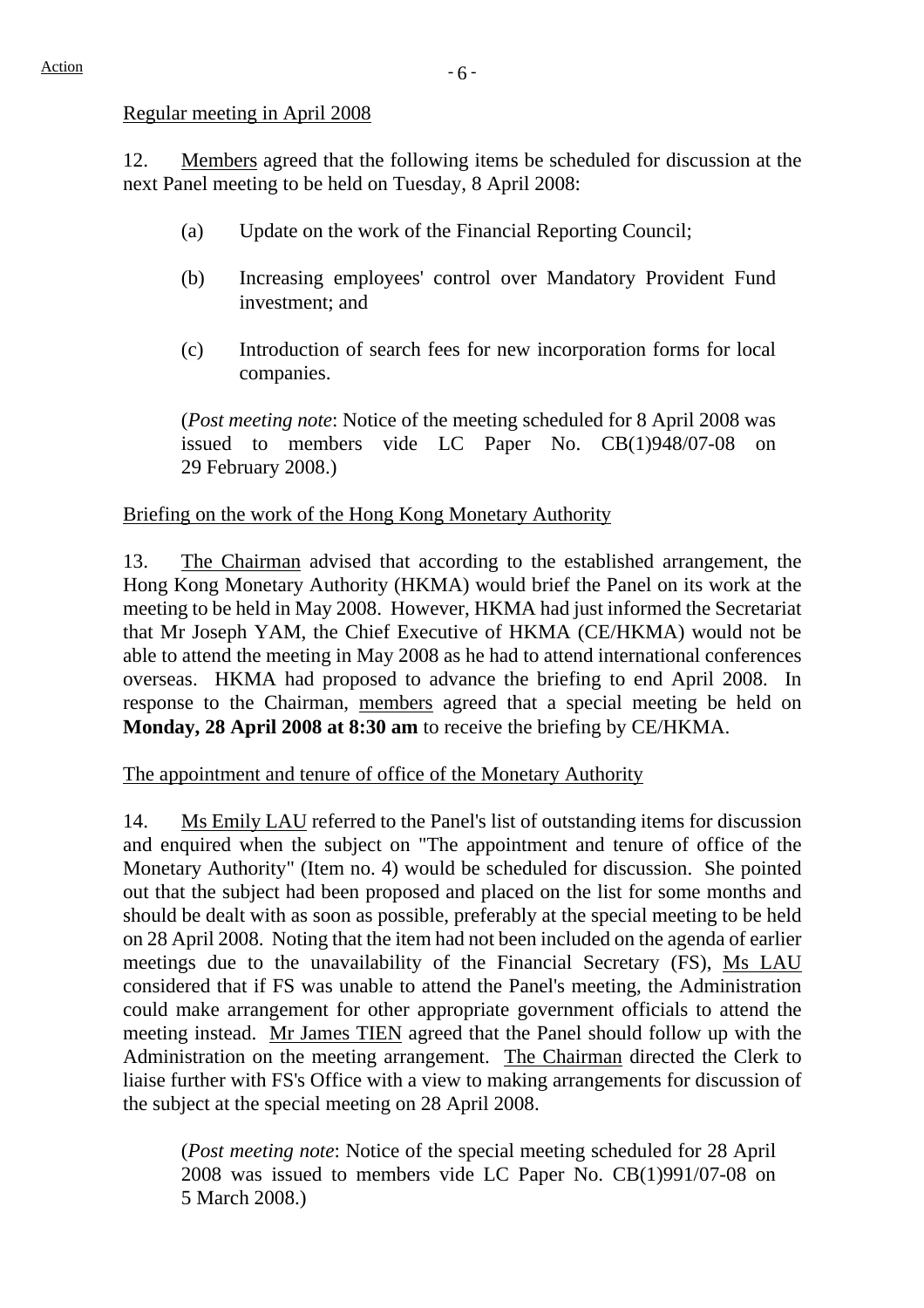#### Other issues

15. Mr Albert HO indicated that he had some concerns about the trade practice of insurance agents and would contact the Secretariat with more detailed information if he considered that the matter should be followed up by the Panel.

# **IV. Review of the Personalized Vehicle Registration Marks Scheme**

 $(LC$  Paper No.  $CB(1)590/07-08(01)$  — Administration's paper on review of the personalized vehicle registration marks scheme LC Paper No.  $CB(1)821/07-08$  -Background brief on the review of the personalized vehicle registration marks scheme prepared by the Legislative Council Secretariat)

## Presentation by the Administration

16. At the invitation of the Chairman, the Principal Assistant Secretary for Financial Services and the Treasury (Treasury) (Revenue) (PAS/(Tsy)(R)) briefed members on the outcome of the review of the Personalized Vehicle Registration Marks (PVRM) Scheme after the first year of implementation. During the period September 2006 to September 2007, nine auctions had been held with 2 058 PVRMs sold. He said that the PVRM Scheme was well received by the public as the number of applications received in each of the four application exercises had exceeded the pre-set limit and was on the increase. Referring to the Administration's Paper (LC Paper No. CB(1)590/07-08(01) which set out details of the review, PAS/(Tsy)(R) highlighted the main findings as follow:

- (a) The Administration generally considered that the operation and implementation arrangements of the PVRM Scheme had been smooth and effective and required no major overhaul. Although the total proceeds of about \$58.2 million for the first year fell short of the original estimate of \$70 million, given the recurrent operating cost of some \$7 million, the Administration was satisfied that the scheme had served the purposes of increasing Government revenue and offering more choices of vehicle registration marks (VRMs) to vehicle owners.
- (b) The Administration had undertaken to set aside \$60 million annually for poverty alleviation for five years from 2006-2007 to 2010-2011. The funding allocation would not be reduced even if the annual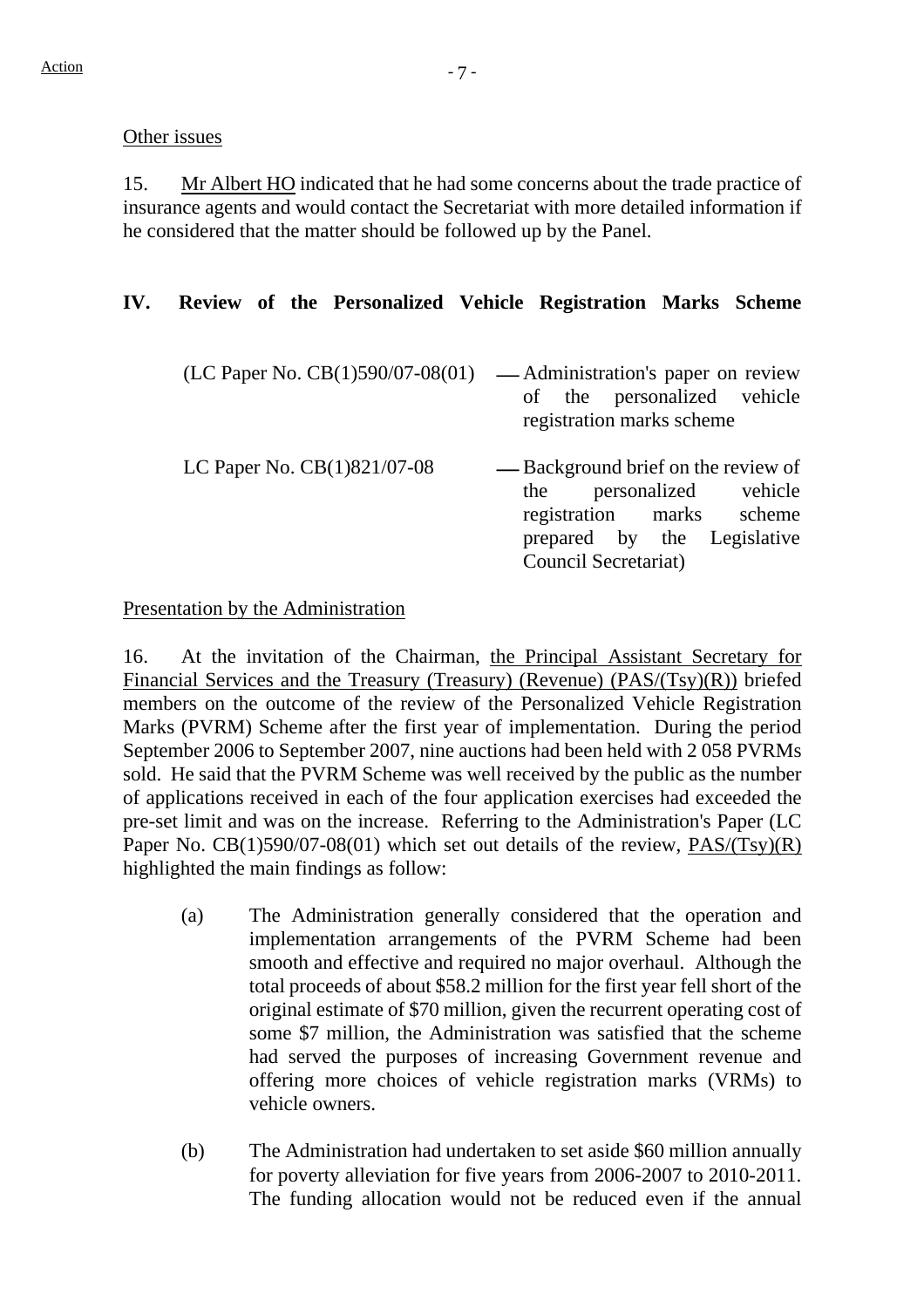PVRM proceeds were less than the estimated annual revenue of \$70 million.

- (c) According to the Police and the Customs and Excise Department (C&ED), the use of PVRMs had not caused any difficulties to them in performing their enforcement duties on vehicles.
- (d) The implementation of the scheme had not adversely affected the proceeds from the auctions of traditional VRMs. As there was generally no copyright in single words and short phrases, it was unlikely that the use of a PVRM would constitute trademark infringement.
- (e) On measures to improve the scheme, an online enquiry service was introduced in the first quarter of 2008 to allow prospective applicants to check whether their proposed PVRMs were in compliance with the basic combination requirements or had already been allocated or were being processed. To establish a more objective and cogent basis for vetting and consideration of a PVRM application, more researches would be conducted on the possible meanings and implications of the proposed PVRMs. The pool of non-official members of the Vetting Committee had also been increased from 41 to 78 to draw on the views of people from different professions, cultural background and nationalities.

17. On the way forward, PAS(Tsy)(R) stressed that the Administration would continue to monitor the implementation of the scheme and identify room for further improvement.

### Discussion

### *Operating expenditure and auction proceeds of the PVRM Scheme*

18. Mr SIN Chung-kai considered that the first year recurrent cost of running the PVRM Scheme at some \$7 million was on the high side. He enquired whether there was room for cost reduction, say by 20% to 30%, through streamlining the operation procedures and adopting alternative arrangements such as on-line auction. In response, the Principal Executive Officer/Validation and Licensing of Transport Department (PEO/VL) said that the PVRM auction arrangements based on the principle of the highest bids were consistent with the existing auction arrangements for traditional VRMs. The selection, checking and vetting procedures for PVRM applications were more complicated and had to be conducted in accordance with the provisions stipulated under the law. In determining whether the proposed PVRMs were suitable for allocation, selected application had to be checked against the basic combination requirements and also against the vetting criteria set out in the legislation. As such, the present staffing level was considered necessary and appropriate for processing the applications and maintaining the efficient operation of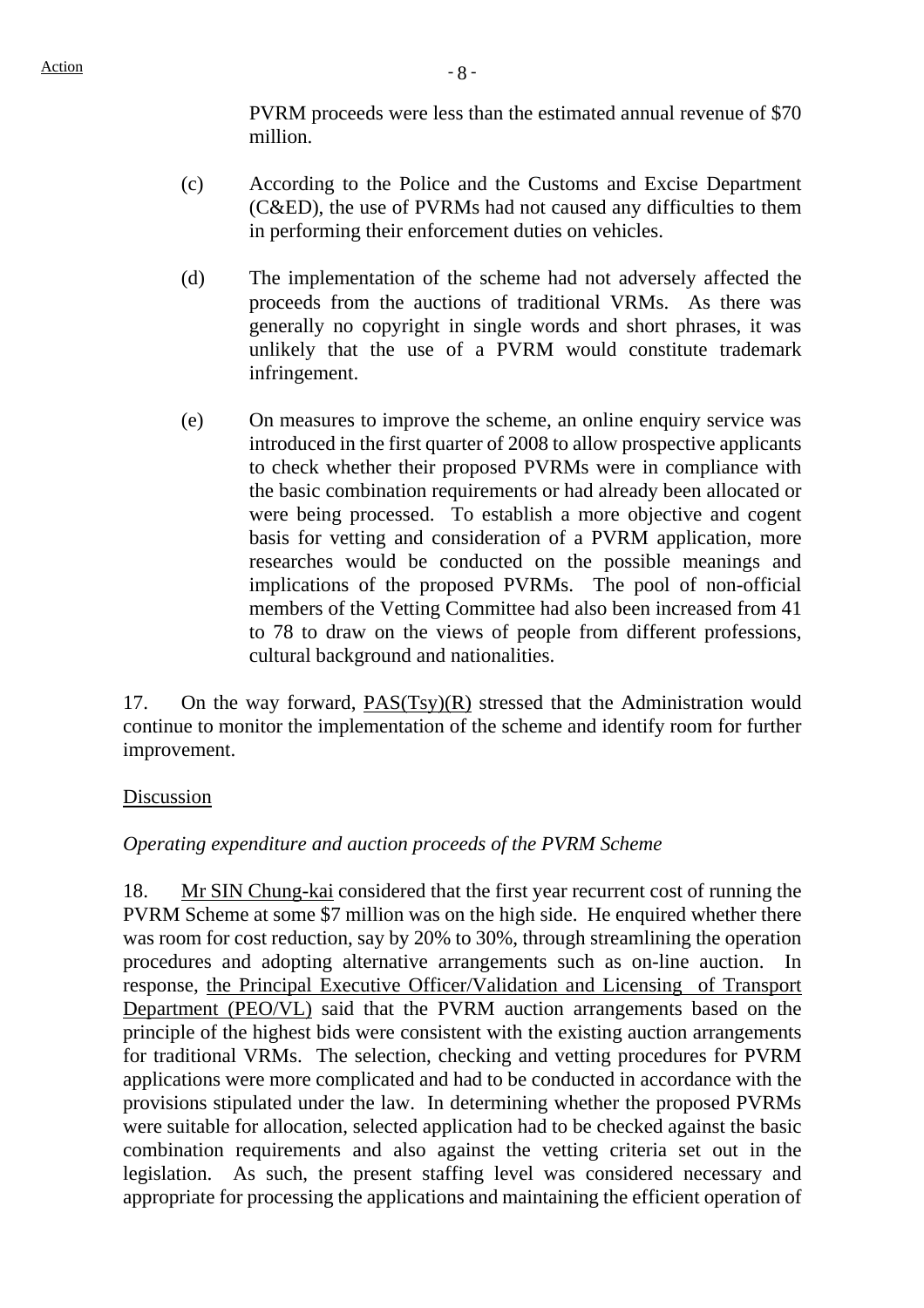Admin

the PVRM Scheme. The recurrent operating expenditure of some \$7 million, representing an average cost of \$2,000 to \$3,000 for each PVRM, was also reasonable. Regarding the suggestion of on-line auction, PEO/VL said that such an arrangement could only possibly achieve savings on the rental of auction premises and related expenses.

19. Noting that the PVRM auction proceeds of about \$58.2 million in the first year of operation fell short of the original estimate of \$70 million, Mr WONG Ting-kwong enquired about the basis of estimation and sought explanation on the reasons for the shortfall. In response, PAS(Tsy)(R) explained that in the absence of any precedent case for reference, PVRM proceeds for the first year had been estimated on the basis of the average price per traditional VRM and the proceeds from the auctions of traditional VRMs. PAS(Tsy)(R) and PEO/VL informed members that about 40% of PVRMs were sold at the deposit price of \$5,000. In addition to the prevailing economic condition, the auctioned price of each proposed PVRM would also depend on the attractiveness of the proposed combination and the preference of individual vehicle owners. PAS(Tsy)(R) stressed that with the experience gained from the first year of implementation, the Administration would be in a better position to work out a more realistic and accurate revenue estimation in future. In this regard, the auction proceeds for 2008-2009 was estimated to be in the region of \$50 million.

### *Review of the PVRM Scheme*

20. Ms Emily LAU was concerned that the revenue from PVRM auction proceeds might continue to drop as innovative combinations were being exhausted. She urged the Administration to closely monitor the PVRM Scheme and critically examine whether the scheme was worth continuing. In response,  $PAS(Tsy)(R)$ reiterated that the increasing number of applications received reflected the popularity of the PVRM Scheme among the public. Moreover, the PVRM Scheme had served the dual purpose of offering more choices on VRMs to vehicle owners, and raising Government revenue. At members' request, he undertook to provide a report to the Panel in one year's time, reviewing the implementation of the PVRM Scheme.

*Concern about law enforcement* 

21. On whether the use of PVRMs would give rise to enforcement problems and jeopardize the safety of road users, Mr Albert HO expressed concern about the possible difficulty for frontline law enforcement officers and the general public to read and remember PVRMs in the event of traffic accidents, in particular hit-and-run accidents. Referring to the some 700 traffic offence cases between September 2006 and September 2007 involving vehicles bearing PVRMs, he asked for detailed breakdown of the number of prosecutions, convictions, as well as acquittals and cases which had been dismissed on the grounds of enforcement difficulty caused by the use of PVRMs. PAS(Tsy)(R) stressed that according to the Police and the C&ED, frontline officers had no difficulties in performing their enforcement duties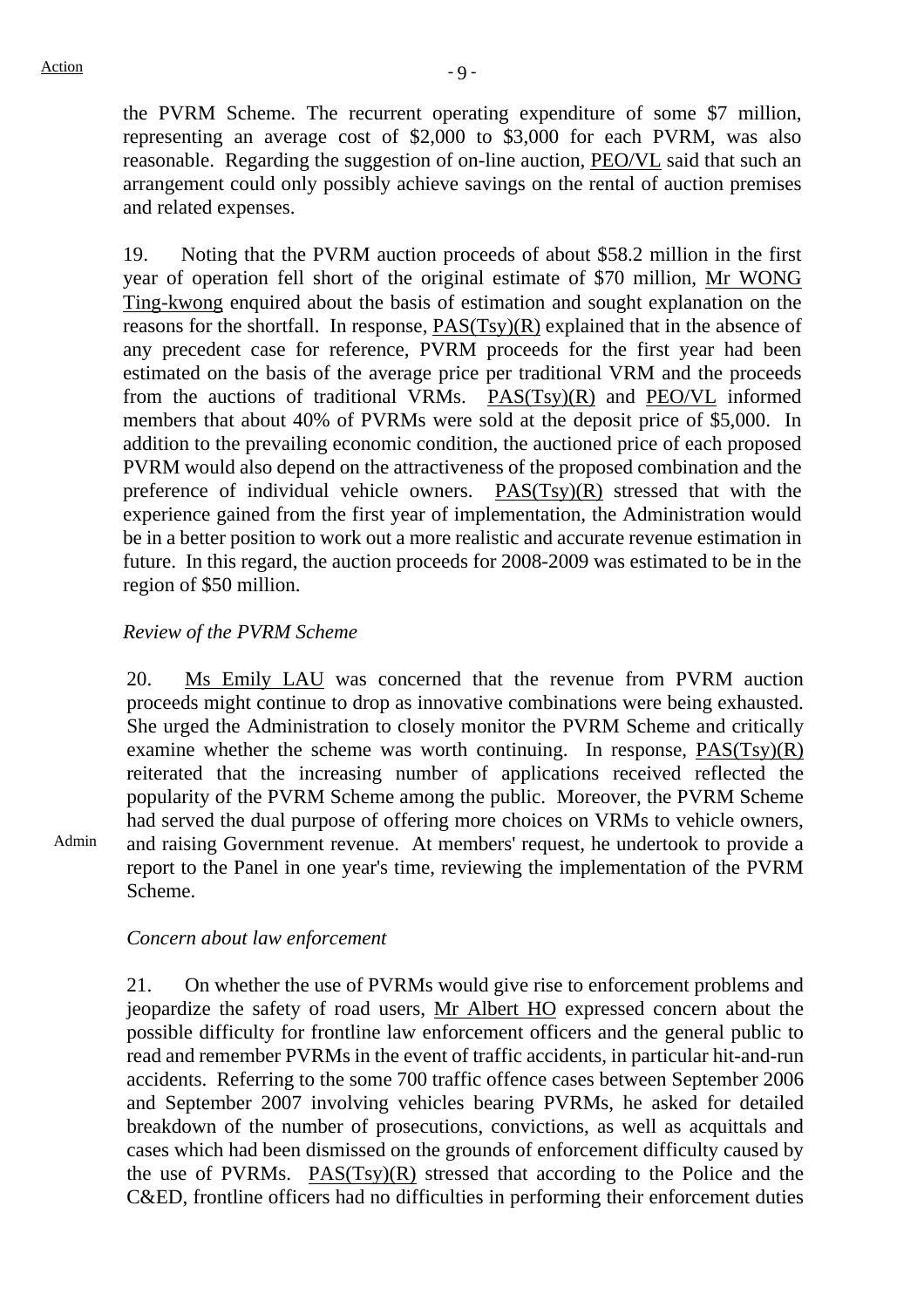on vehicles bearing PVRMs. There was also no evidence that persons involved in the traffic offence cases had experienced inconvenience and confusion arising from the use of PVRMs. He agreed to provide the relevant information/statistics to the Panel after the meeting.

(*Post-meeting note*: The required information provided by the Administration was issued to members vide LC Paper No. CB(1)1150/07-08 on 28 March 2008.)

## *Other concerns*

22. Noting that only those PVRMs accepted for allocation in accordance with the vetting criteria set out in the legislation would be put up for auction, Mr WONG Ting-kwong was concerned that the stringent vetting criteria might reduce the pool of proposed PVRMs approved for auction. He enquired about the number of applications rejected during the first year implementation of the scheme. In reply, PAS(Tsy)(R) said that up to September 2007, only 66 (2.5%) of the 2 611 vetted applications had been rejected.

23. Noting that fewer than 11 alphabets would be available for allocation under the existing 2-alphabet prefix traditional VRM system, Mr Bernard CHAN called on the Administration to give due consideration to the longer-term arrangements after all the possible combinations were exhausted. PEO/VL noted Mr CHAN's concern for future consideration and said that at the present take-up rate, the possible combinations under the existing 2-alphabet prefix system was estimated to last for another 10 years.

### **V. Budget of the Securities and Futures Commission for the financial year of 2008-2009**

 $(LC$  Paper No.  $CB(1)822/07-08(05)$  — Administration's paper on Securities and Futures Commission Budget for the Financial Year 2008-09)

### Declaration of interests

24. The Chairman declared that he was a Non-executive Director of the Securities and Futures Commission (SFC).

### Briefing by the Securities and Futures Commission

25. At the invitation of the Chairman, the Chief Executive Officer of the Securities and Futures Commission (CEO/SFC) briefed members on the revised estimates for 2007-2008 and the proposed budget for 2008-2009, highlighting the following salient points: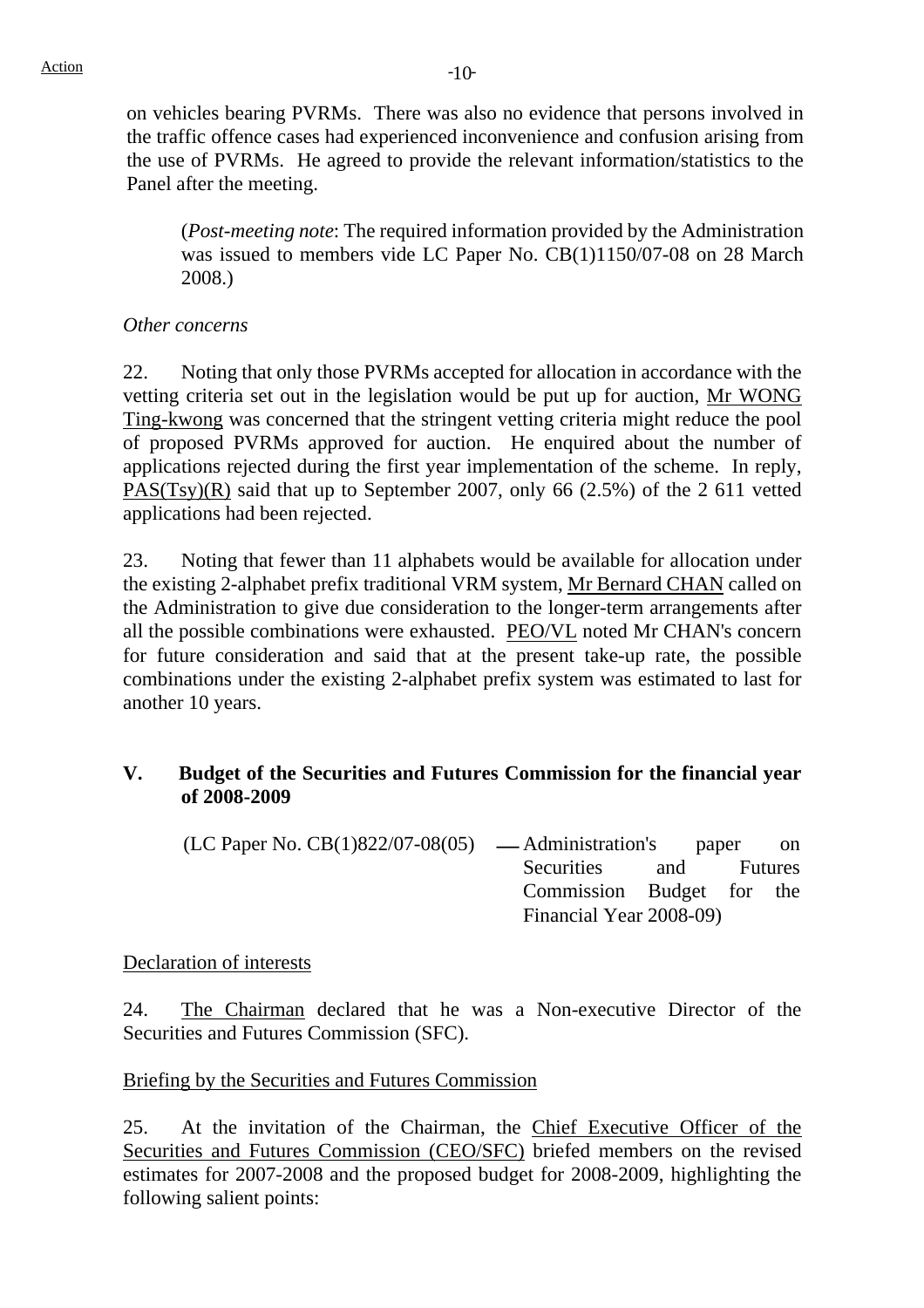#### *Revised estimates for 2007-2008*

- (a) The estimated revenue for 2007-2008 was revised upwards to \$2,477.77 million, two-fold that of the approved budget, as a result of a substantial increase in levy income due to robust activities of the securities and futures markets, the increase in fees and charges for derivative warrants, and the increased number of licence applications.
- (b) The forecast operating expenditure of \$596.944 million, i.e. expenditure before funding to external parties, exceeded the approved budget by about \$2.7 million, due mainly to an increase in Premises Expenses.
- (c) The surplus was forecast to reach \$1,872.94 million as compared to \$478.52 million in the approved budget, bringing the overall reserves to about \$3.85 billion at the end of the 2007-2008 financial year.

#### *Proposed budget for 2008-2009*

- (a) The total operating expenditure for 2008-2009 was estimated at \$779.68 million, 28.9% higher than the 2007-2008 forecast. The increase in expenditure was mainly attributable to:
	- (i) an increase in Personnel Expenses by \$101.13 million (21.6%) mainly due to the creation of 29 new posts and upgrading of eight posts in various divisions, and provision for pay rise and variable pay for staff;
	- (ii) an increase in Premises Expenses by \$38.06 million (94.2% ) in anticipation of higher rental of the existing office and the leasing of a second office from February 2008;
	- (iii) an increase in Professional and Other Expenses by \$5.77 million (20.7%) to meet the increase in legal fees and external professional services in anticipation of a rise in the number of judicial proceedings involving the SFC; and
	- (iv) a provision of \$20 million for implementing new investor education initiatives.
- (b) The estimated revenue at \$2,776.14 million, was 12% above the revised estimates for 2007-2008.
- (c) A surplus of approximately \$2 billion and an overall reserve of \$5.8 billion were projected for 2008-2009.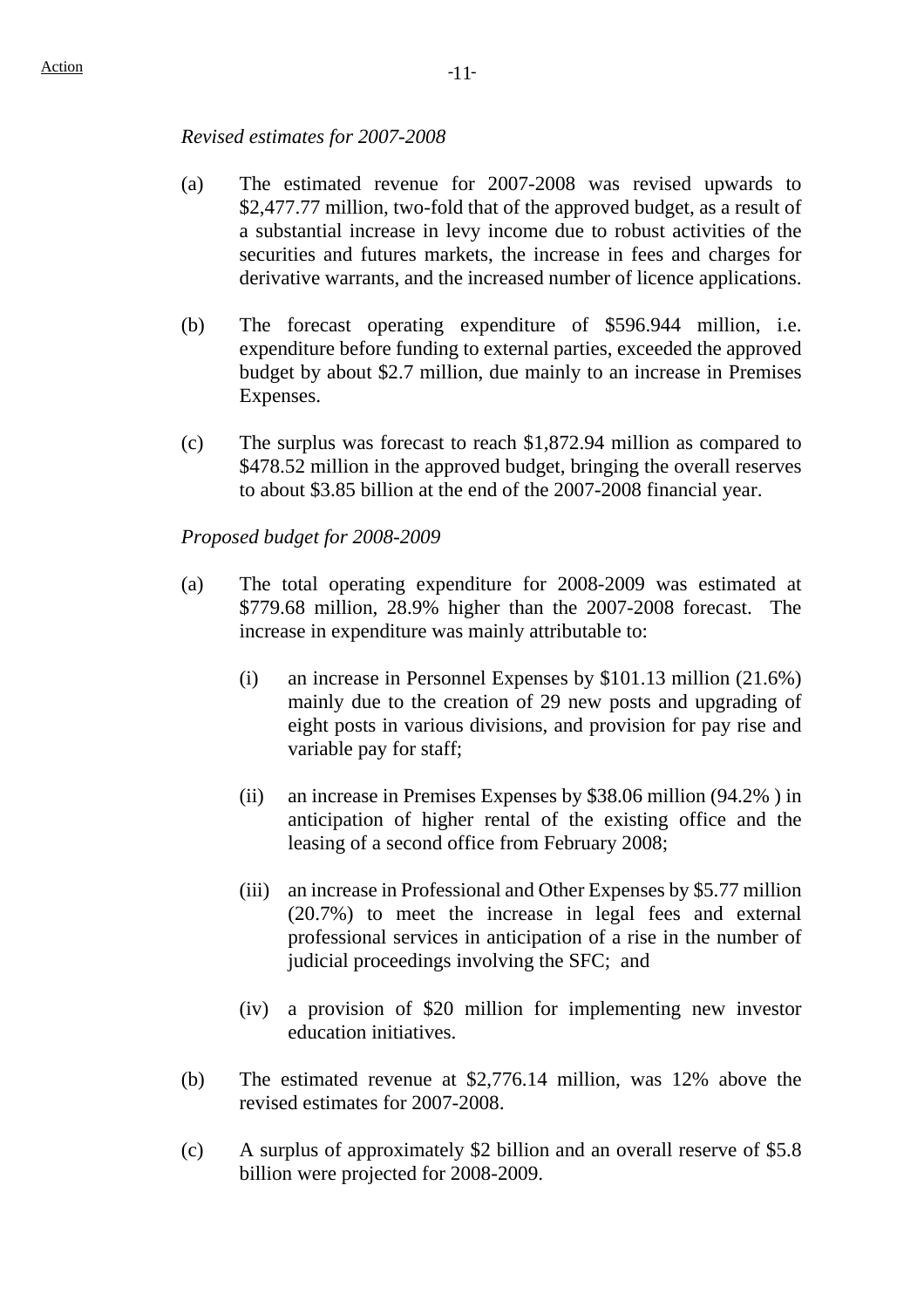26. CEO/SFC said that SFC had not requested for appropriation from the Legislative Council (LegCo) since 1993 and would not seek appropriation for the 2008-2009 budget. He stressed that SFC would continue to exercise tight control over expenditure to keep the operating expenses within budget commitment.

# Discussion

#### *Levies and licence fees*

27. Noting that the SFC had not requested for appropriation from LegCo since 1993, the reserve of \$3.85 billion and the projected surplus of \$2 billion in the 2008-2009 budget, Mr CHIM Pui-chung was of the view that the Government should consider reducing the levies on securities and futures/options trading. He suggested that the levy on securities, which had been reduced last year from 0.005% to 0.004%, should be further lowered to 0.003%. He also described as confusing and unfair the existing licensing regime whereby licence fees were charged on individual licensed persons and registered institutions. Referring to FS's proposal in the 2008-2009 Budget to waive business registration fees for 2008-2009 at a cost of \$1.6 billion to the public coffers, Mr CHIM called on the Administration to consider waiving or reducing licence fees for brokers/intermediaries and financial institutions. He considered that a fee waiver or reduction would help attract new entrants to the financial services market, in line with the Government's policy of encouraging and promoting employment.

28. On the rates of levy, CEO/SFC advised that according to section 396 of the Securities and Futures Ordinance (Cap.571) (SFO), the SFC should consult FS with a view to recommending to the Chief Executive in Council that the rate or amount of levy be reduced if the SFC reserve was more than twice its estimated operating expenses for that financial year. The SFC had accordingly reviewed the rates of levy for 2008-2009, having regard to the SFC's financial position and the prevailing and projected market conditions. After discussing the matter with the Administration, it was agreed that in anticipation of market uncertainties in the years ahead, a levy reduction would not be appropriate at the present stage. Besides, the amount of levy constituted only a very small portion of the cost of trading and a levy reduction would only have a minimal impact on the volume of trading activities. CEO/SFC added that the Administration shared SFC's view. Nevertheless, SFC would, in conjunction with the Administration, review the levy rates from time to time as required under the SFO.

29. As regards licence fees, CEO/SFC said that SFC, in agreement with the Administration, had adopted the principle of full cost recovery and, to the extent possible, to be self-financing in its provision of services. As SFC had not recovered the full cost in the provision of licensing services, it would not be appropriate to reduce or waive the existing licence fees. He noted Mr CHIM's concern about the complexities of the existing fee structure and said that SFC would examine the possibility of simplifying the licensing and fee regime.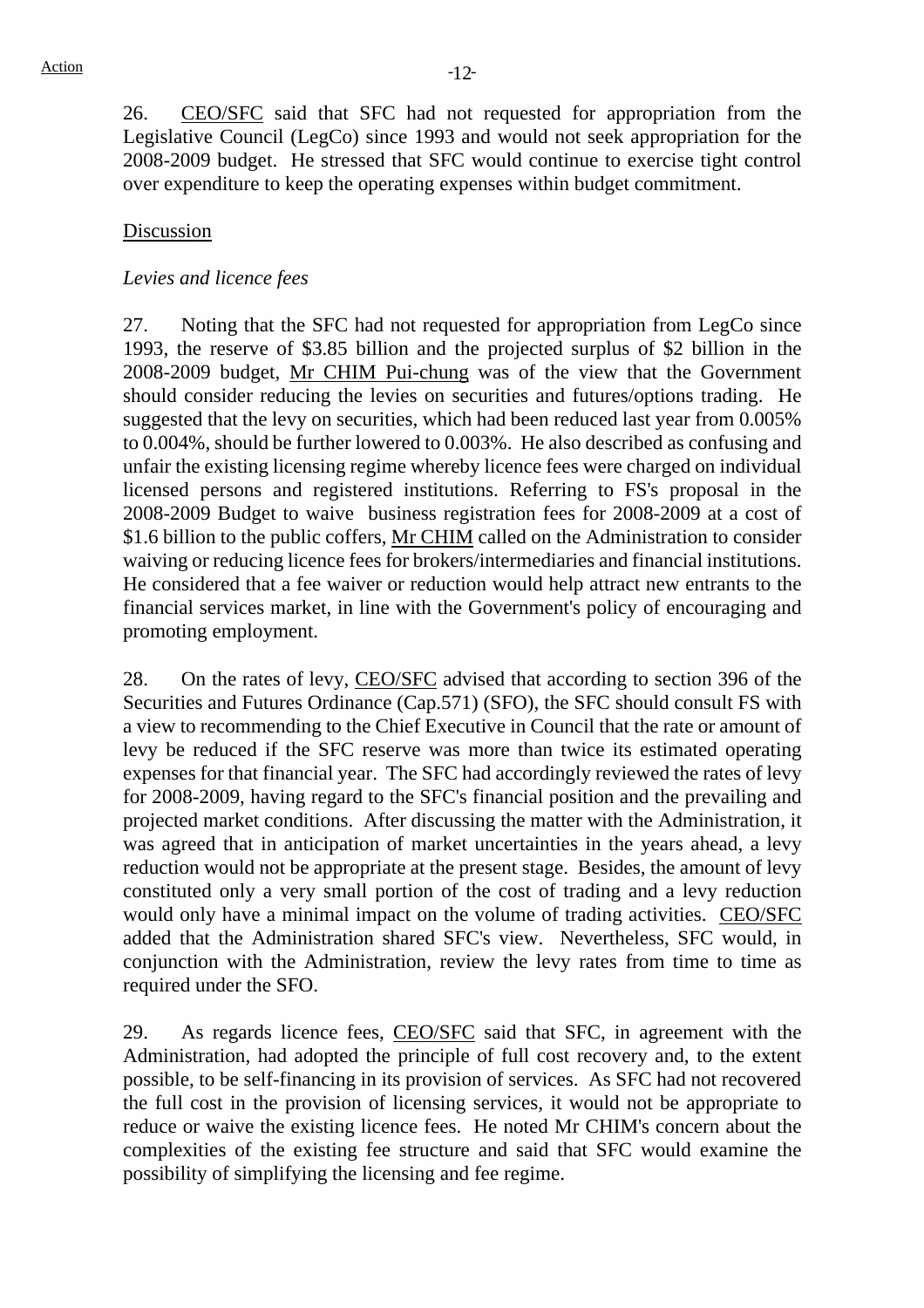30. In this connection, Ms Emily LAU noted that as at end December 2007, SFC's reserve stood at around \$3.5 billion, which was 5.9 times the operating expenditure of the 2007-2008 approved estimates. Given that the reserve had far exceeded the two-fold threshold as specified in SFO, she considered that the rates of levy and licence fees should be reviewed with a view to reducing them.

31. In response, CEO/SFC clarified that there was no absolute requirement that the rates of levy must be adjusted when the reserve reached a level of two times SFC's estimated operating expenses for the financial year in question. When the threshold was triggered, SFC was required to review the levy rates and consult FS, as had been done accordingly on this occasion. He stressed that SFC would explore new initiatives within its mandate to make the best use of its reserve. The Deputy Secretary for Financial Services and the Treasury (Financial Services) (DS(FS)) said that levies on securities and futures trading accounted for about 85% of SFC's income and were subject to fluctuations in market activities. Given the present volatility in the securities market, the Administration concurred with the SFC that the levy rates should not be revised for the time being in view of market uncertainties. Given the projected increase in the estimated operating expenditure for 2008-2009 arising from additional staffing, premises, professional and legal expenses, the Administration supported SFC's prudent approach of maintaining the existing levy rates.

32. In response to Mr Abraham SHEK's enquiry about the use of the reserve, CEO/SFC and DS(FS) outlined the new initiatives introduced by SFC to make good use of the reserve. Additional staffing expenses would be incurred by SFC to cope with the rapid growth of the market and the increase in policy work relating to the regulation of new products. A consultancy study was commissioned to conduct a process review project to streamline the operation and enhance efficiency. A provision of \$20 million had been included in the 2008-2009 budget for implementing new investor education initiatives. DS(FS) and CEO/SFC reiterated that the Administration and SFC, being mindful of members' concern about the reserve, would regularly review the rates of levy and would continue to consider new initiatives to make the best use of the reserve.

33. Mr CHIM Pui-chung remained unconvinced. He maintained that either section 396 of the SFO should be amended, or the SFC and the Administration should consider reducing the levy rates and the licence fees in accordance with SFO given the huge reserve and the projected large surplus for 2008-2009. He remarked that the levies and the fees could be revised upwards in future should the situation so warrant. Sharing Mr CHIM's view, Mr Abraham SHEK opined that the substantial surplus and reserve for 16 consecutive years reflected that there was room for reducing the rates of levy. He suggested that consideration should be given to using the reserve to fund initiatives such as the Government's poverty alleviation work. DS(FS) and CEO/SFC noted members' concern and suggestions.

#### *Additional accommodation needs and Premises Expenses*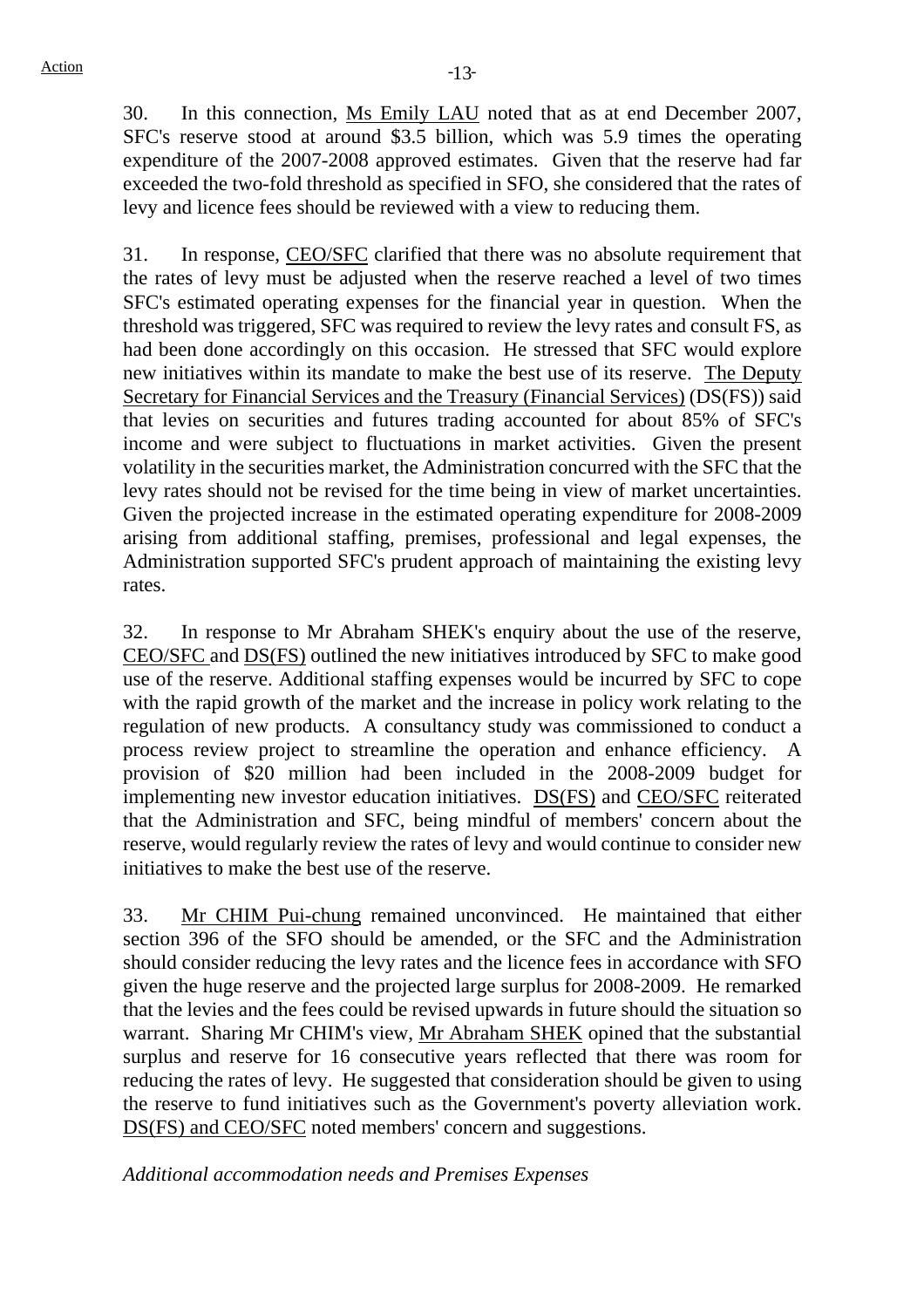34. Referring to the projected increase in Premises Expenses by \$38.06 million in the 2008-2009 budget, Ms Emily LAU noted SFC's move to lease additional premises of 16 000 sq ft in a second building of which 4 000 sq ft would be sublet. She sought explanation for such an arrangement and enquired whether it was absolutely necessary for SFC offices to be accommodated in a Grade "A" office building in the central business district.

35. In response, CEO/SFC said that the lease of the existing premises in Chater House (CH) was signed in 2003 on a 5-year plus 5-year renewal basis. While the lease would continue until 2013, the rent would be subject to a review in July 2008. Although the new rent was 160% higher than the current rate of rent, the new rate would be capped at a favourable rate compared to the current market rate for similar properties in the Central District. On additional accommodation needs, CEO/SFC pointed out that as the establishment of SFC had increased from 373 headcounts in 2003 to the proposed establishment of 499 in 2008-2009, additional office space was needed. For this purpose, office space totalling 16 000 sq ft on two floors in the Li Po Chun Chambers (LPC), which was in the vicinity of the Chater House, had been identified as a suitable choice. SFC's plan was to relocate about 100 staff to the LPC office to ease the pressure on the existing CH office. As it might not be practicable to lease office space on one and a half floors and considering that there was no immediate need for all the 16 000 sq ft, subletting some 4 000 sq. ft on a two-year lease was considered a prudent approach. He said that in future, the leases of both the CH office and the LPC office would be due for expiry at about the same time. This would provide SFC a good opportunity to review the accommodation needs at one go.

### *The increase in staff establishment and Personnel Expenses*

36. Noting the significant increase in Personnel Expenses for the 2008-2009 budget which was 21% higher than the 2007-2008 forecast, Mr CHIM Pui-chung sought explanation for the staff increase and was concerned whether the increase in manpower would result in the undertaking of more regulatory actions and impose a heavier compliance burden on the industry.

37. In response, CEO/SFC said that the creation of 29 new posts and the upgrading of eight posts in various divisions were necessary to cope with the increase in workload and responsibilities brought about by a rising number of licensing applications, higher trading volume, growing complexity of market activities and enforcement activities, as well as an increase in policy work concerning new products, regulatory policies and issues related to the China market. He pointed out that SFC had always been mindful of the need to exercise vigilant control on its staff resources, and assured members that the additional manpower resources were necessary for the effective operation of SFC. In this connection, DS(FS) confirmed that in view of the significant growth in the volume and complexity of work over the past few years, the Administration concurred that the increase in staff establishment was necessary for SFC to perform the regulatory role effectively.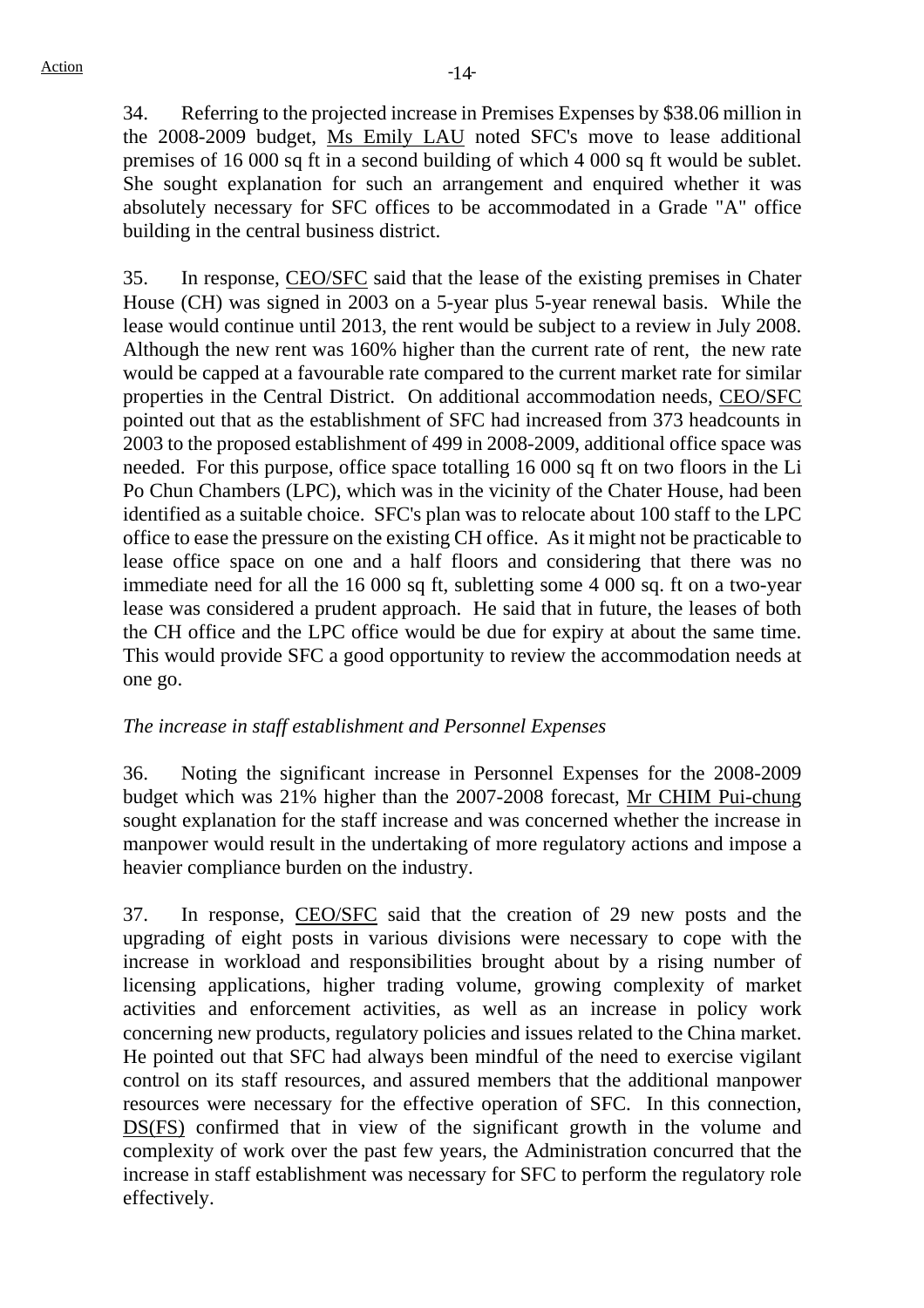38. Mr SIN Chung-kai indicated his support for the increase in manpower, and hoped that resources would be effectively deployed to improve SFC's enforcement capabilities which he considered not very satisfactory. In this connection, Ms Emily LAU called on SFC to effectively deploy the additional manpower to vigorously discharge its regulatory and investigatory functions so as to safeguard the reputation of Hong Kong as an international financial centre (IFC).

39. In response, CEO/SFC reiterated that one of the major objectives of the proposed staff increase was to enhance SFC's enforcement capabilities to cope with the increase in complexity and scope of investigation work and to speed up the investigation process. Referring to the shift in SFC's enforcement focus to concentrate resources on more important and prominent cases over the years that had led to an increase in the number of judicial proceedings and a significant increase in legal costs, CEO/SFC assured members that SFC had all along performed its regulatory and enforcement roles vigorously to uphold Hong Kong's status as an IFC, and would continue to do so in future.

40. Referring to the additional 12 new posts in the Enforcement Division, Mr SIN CHUNG-kai enquired whether there was any objective performance indicators against which the effectiveness of enforcement could be measured. In view of the high volume and increasing complexity of activities related to the China market, he asked how many officers out of the 112 staff of the Enforcement Division were tasked to handle China-related cases.

41. In response, CEO/SFC said that manpower resources were allocated according to the importance and the priority of the cases under investigation. There was no designated staff exclusively responsible for China-related cases. In fact, under the existing organizational set-up, staff in various operation divisions, such as the Intermediaries and Investment Products Division, the Enforcement Division and the Supervision of Markets Division, might be involved in China-related initiatives/matters. He added that SFC had been working closely with regulatory bodies worldwide on regulatory and enforcement cooperation. Under the Multilateral Memorandum of Understanding of the International Organization of Securities Commissions (to which both the SFC and the China Securities Regulatory Commission (CSRC) were signatories), the SFC and CSRC might exchange information and provide mutual investigatory assistance on cross-border cases. Such cooperation had proved to be effective so far.

42. Mr SIN Chung-kai requested the SFC to provide the Panel with the statistics on the number of enforcement cases investigated and completed by SFC, as well as relevant information on performance indicators/pledges regarding its enforcement effectiveness.

43. Ms Emily LAU noted that three new posts had been proposed for the China Affairs Department (CAD) in the CEO's office. She was concerned whether the increase in manpower was sufficient and whether there was necessary expertise to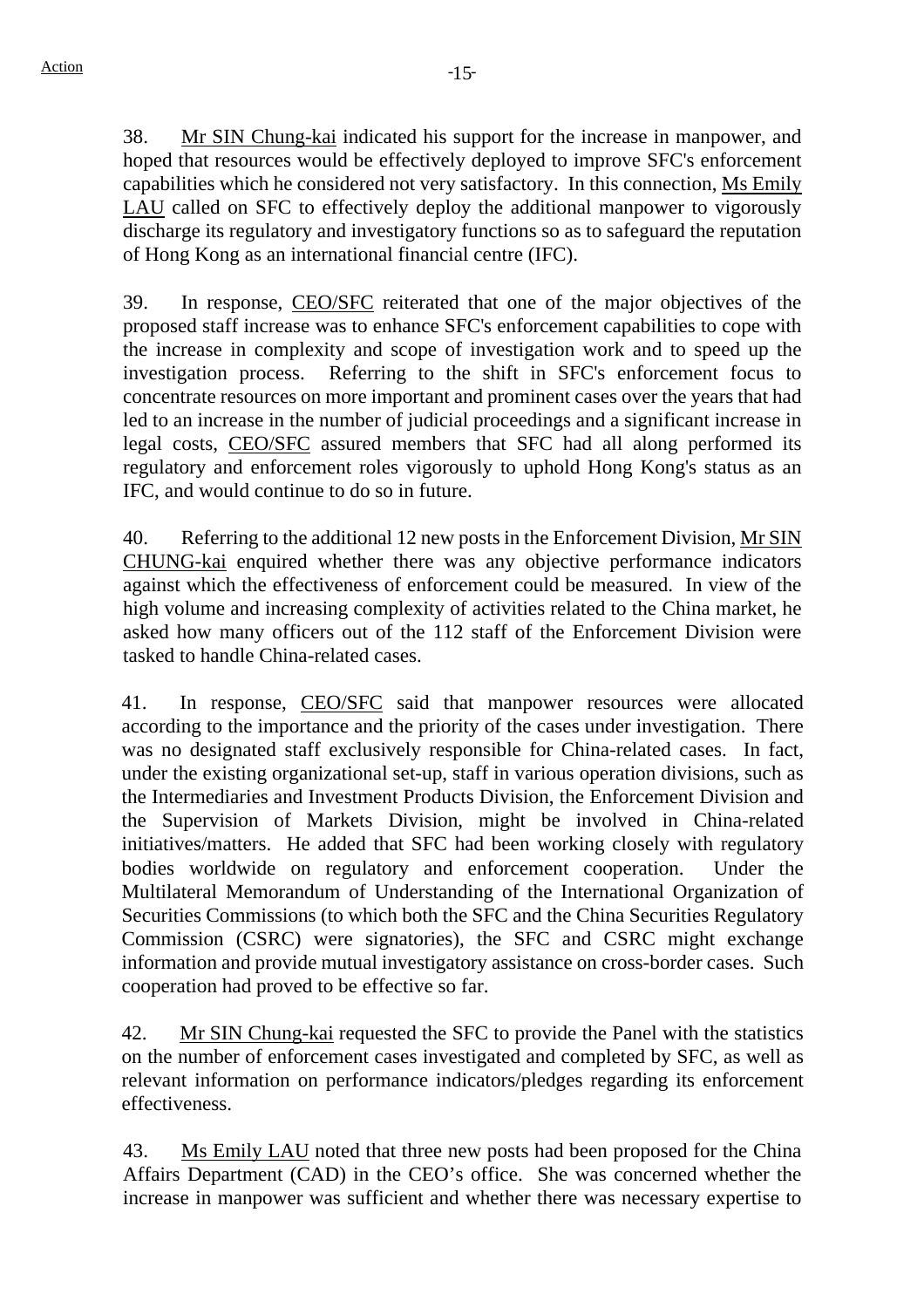cope with the significant increase in the volume and the complexity of China market-related issues.

44. In response, CEO/SFC said that while China market-related cases were dealt with by staff from various divisions of SFC, the function of CAD was to coordinate the various Mainland-related activities conducted by different divisions and to work on China market-related policies such as the technical details of the planned "Through Train Scheme" for securities trading and the accounting rules etc. With the three additional new posts, the establishment of CAD would be increased to six to cope with the increasingly complex policy work related to the China market. CEO/SFC remarked that recruiting staff of the right calibre and expertise to take up China-related regulatory affairs was no doubt a challenge for SFC. Nevertheless, he said that as a senior member of staff from CSRC was currently working in SFC on secondment, SFC could avail itself of his knowledge and expertise in Mainland-related regulatory matters. Moreover, internal training would be provided for staff development.

### *Investor protection*

45. Mr Albert HO said that he had received a number of complaints involving the provision of inaccurate or misleading information by financial advisors and intermediaries to their clients with regard to various derivatives and financial products. He was concerned that some brokers and financial consultants with vested interests in the financial products in question might not have fully apprised their clients of all the risks of the products or disclosed their interests. As it would be a complex and time-consuming process for investors to claim compensation through civil proceedings, Mr HO called on the Government to formulate improvement measures to enhance investors' understanding of the risks involved and to strengthen the regulation of practitioners. He also urged the Government to review the relevant guidelines issued to financial practitioners, in particular those relating to risks disclosure.

46. Acknowledging that financial products were becoming more sophisticated and therefore more risk-prone, CEO/SFC said that SFC had issued guidelines requiring practitioners to make full and proper disclosure of all the risks and fees involved in the financial products that they recommended to their clients. Where potential conflicts might arise when promoting some schemes or products to their clients, financial practitioners should fully disclose their interests. He said that the SFC would regularly monitor the conduct of practitioners and where necessary, would issue additional guidelines and rules to practitioners on sales practices and disclosure requirements. Investor education programmes had been launched to educate investors of the need to make full assessment of the risks involved before subscribing for the products, and more initiatives would be implemented to educate the investing public. He said that upon detection of irregularities or malpractice, members of the public were encouraged to lodge their complaints with SFC which would investigate into such complaints and take action where necessary. Mr Albert HO requested that the SFC provide the Panel with statistics and breakdown on the